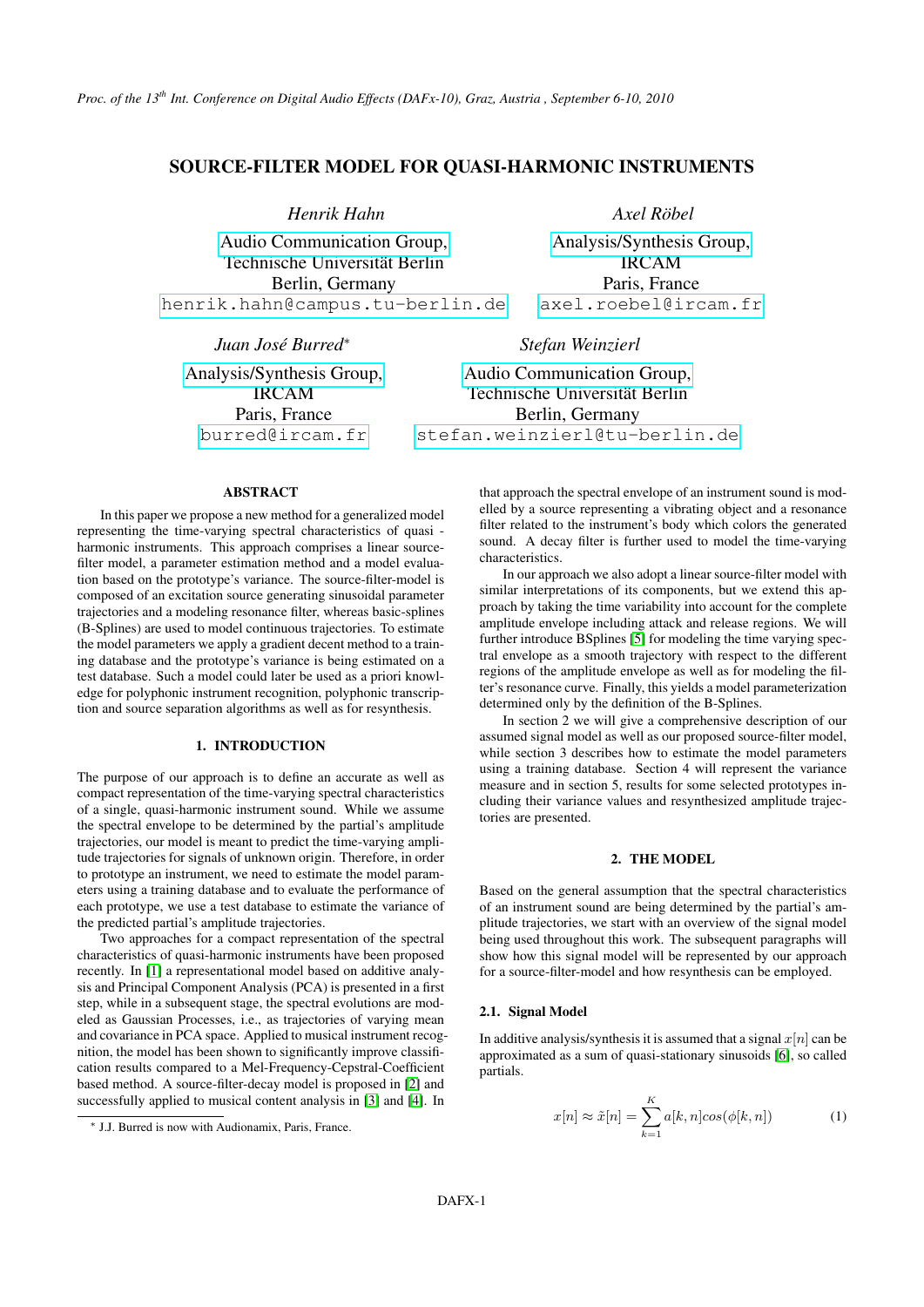In equation [\(1\)](#page-0-0)  $k$  is the partial index, while  $K$  denotes the amount of partials,  $\alpha$  denotes the amplitude for partial  $k$  at time frame n, as  $\phi$  its phase. Though, the signal is modeled by its deterministic component only. We furthermore scale the partial amplitude values by their summed energy maximum over time to analyse the signal characteristics independently of the actual energy, yielding a normalized maximum signal level of 0dB. As a consequence, we denote  $A[k, n]$  to be the scaled energy level of a partial's amplitude given in dB.

Since the spectral envelope varies over time, particularly during attack and release, an assumption has to be made, with regard to this variability. As time itself is an unfavorable unit due to varying durations of attack and release and by arbitrary signal lengths, we assume the variation of the spectral envelope to be directly related to the relative energy level of the signal. Accordingly, we assume the spectral envelope to be constant for a specific relative energy level and consider different envelopes for different levels. This also includes the assumption of the spectral envelope to be independent of the actual volume. Thus, the relative energy level  $L[n]$  over time is given by [3](#page-1-0)

$$
E[n] = \sum_{k=1}^{K} (a[k, n])^2
$$
 (2)

<span id="page-1-0"></span>
$$
L[n] = 10 \cdot log_{10}\left(\frac{E[n]}{\max(E[n])}\right) \tag{3}
$$

Moreover, we have to take into consideration that levels below 0dB may correspond to either the attack or release, but spectral envelopes may differ for these regions. We therefore have to determine the signal's attack  $n_A$  and release  $n_R$  time frames and find some suitable partitioning  $n_a$ , respective  $n_r$  of an entire signal  $\tilde{x}[n]$ . In case of an continuously excited signal, we assume a sustain part to be present in the signal and therefore  $n_a$  denotes time frames, covering the attack and parts of the sustain within the signal, whereas  $n_r$  denotes parts of the sustain to full release region. For an impulsive excited signal in contrast,  $n_a$  denotes the attack region only as  $n_r$  does for the release region, because a sustain part is assumed to be absent. To determine  $n_A$  and  $n_B$  we use a simple threshold method applied to the relative energy level over time and distinguish between the continuous and impulsive case by applying different values for the threshold denoted by  $\gamma$ . The continuous case is shown in [1](#page-1-1) and a suitable partitioning using adjoint bounds to determine  $n_a$  and  $n_r$  is presented in the inequalities [4](#page-1-2) and [5.](#page-1-3) Here we use a threshold value below 0dB, whereas in the impulsive case the threshold is set to 0dB giving  $n_A = n_B$ reflecting the absence of a sustain region.

<span id="page-1-1"></span>

Figure 1: *Symbolic representation for attack/release determination in the case of a continuous excitation.*

<span id="page-1-2"></span>
$$
r_a: r \le \frac{1}{2}(r_A + r_R) \tag{4}
$$

<span id="page-1-3"></span>
$$
r_r: r \ge \frac{1}{2}(r_A + r_R) \tag{5}
$$

Regarding our signal model the partitioned amplitudes of the partials can be denoted  $A[k, n_a]$  and  $A[k, n_r]$ . The resulting amount of time frames for either the attack to sustain or sustain to release regions will later be referred to by  $N_A$  and  $N_R$ .

Additionally, as we are only considering quasi-harmonic instruments, the frequency values of the partials will be approximated as being in an integer ration regarding its fundamental and being constant throughout an entire signal leading to eq. [6](#page-1-4)

<span id="page-1-4"></span>
$$
f(k) = f_0 \cdot k \quad , \quad k = 1 \dots K \tag{6}
$$

While  $f_0$  denotes the fundamental frequency,  $f(k)$  gives a sequence of frequency values of size  $K$ . As a result this approximation significantly simplifies our modeling approach.

### 2.2. Source-Filter Model

Our approach is based on the distinction of features being correlated to the fundamental frequency  $f_0$  and features being independently of the fundamental. Features correlated to  $f_0$  may refer to characteristics such as odd harmonics being stronger than even ones and therefore are better described as a function of the partial index k instead of actual frequencies. In contrast, formants or resonances refer to  $f_0$  independent features and have to be described explicitly by their frequency values. In our source-filter model we refer to this distinction by expressing the  $f_0$  correlated features within the source and the  $f_0$  independent features within the filter. By this approach, the source will generate an envelope as a function of the partial index and without considering the fundamental, while the filter colors this envelope by taking the frequencies of the partials into account explicitly.

#### *2.2.1. Source Model*

By assuming the source to include the  $f_0$  correlated features we use an oscillator model to reflect this. Additionally, in contrast to [\[2\]](#page-5-1), we assume the variation of the spectral envelope in time to be correlated with the fundamental frequency, rather than independent from  $f_0$ . Thus, the temporal behaviour of the spectral envelope is assumed to be related to the partial index rather than to actual frequencies. This makes our oscillator dependent on the relative signal level  $L$  as well as on the partial index  $k$ . By taking into account that the progression of each partial over the relative energy is continuous, we model the partial's trajectories using piecewise polynomials. As described in [\[5\]](#page-5-4), the linear superposition of weighted basic-splines (B-Splines) gives maximally smooth trajectories and the B-Spline functions are completely determined by the size of their segments and their order o, denoting the amount of segments covered by a single B-Spline polynomial. Due to linear superposition, the order of the piecewise polynomials follows  $o - 1$ , therefore the order o also defines the degree of smoothness of the function approximated by the superposition. As B-Spline polynomials are defined to converge to zero at their limits, zero size segments are used to model trajectory values at the limits differing from 0. Figure [2](#page-2-0) shows a set of 7 B-Splines  $U_p$  as functions of level  $L$ . So, as we want to model the spectral envelope for a specific range of relative levels of an entire signal, we need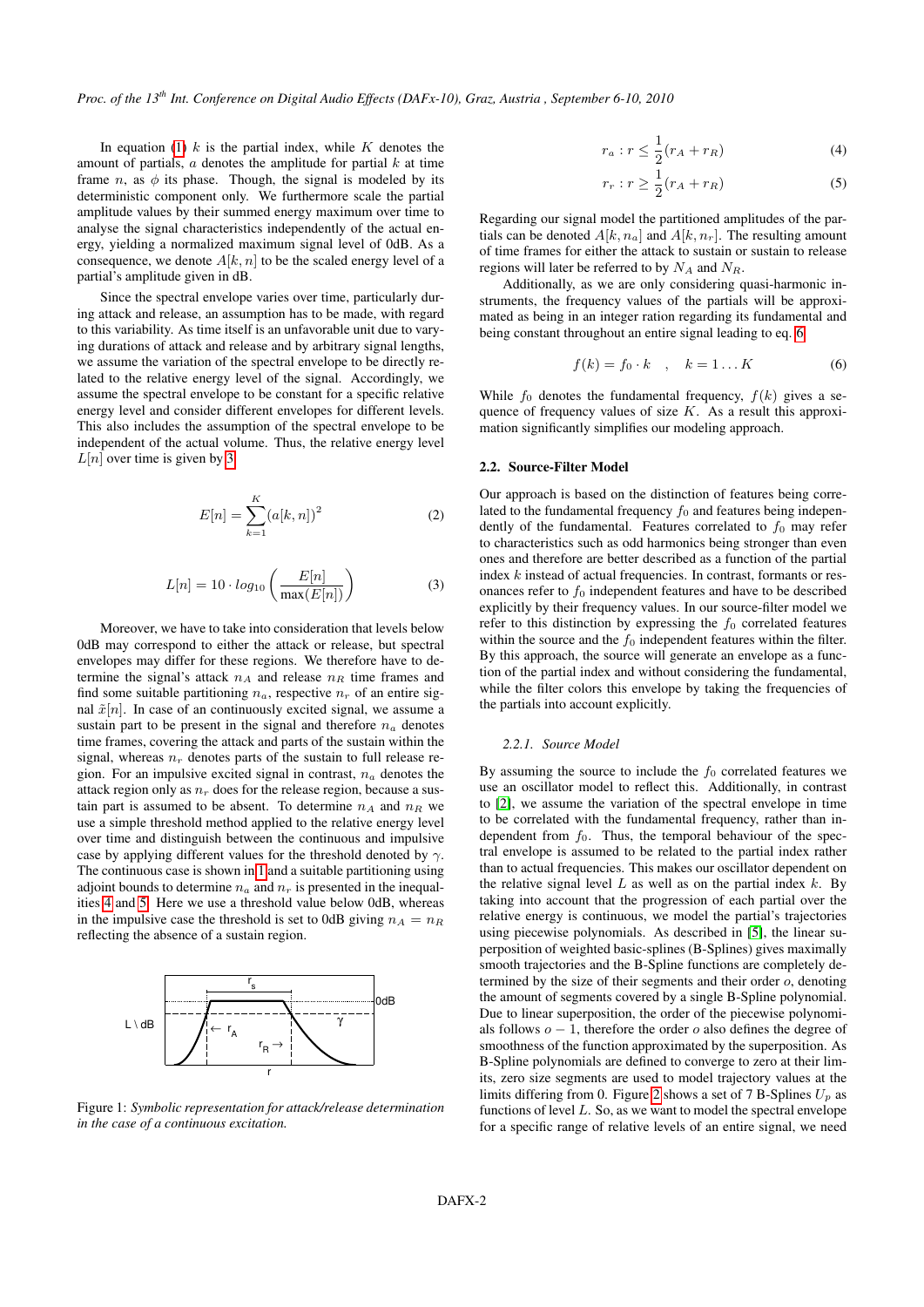<span id="page-2-0"></span>

Figure 2: *B-Spline polynomials* U<sup>p</sup> *of order 3 for 5 segments over a level range of -90 to 0dB. Two zero size segments have been added to both extrema.*

to introduce two different oscillators to either express the signals's attack to sustain or sustain to release regions.

$$
O(k, L)_{A} = \sum_{p}^{P} g_{k, p}^{A} U_{p}(L)
$$
 (7)

$$
O(k, L)_R = \sum_{p}^{P} g_{k,p}^R U_p(L)
$$
 (8)

In equations [7](#page-2-1) and [8](#page-2-2) the source model for the attack to sustain and the sustain to release oscillator is shown – indicated by the subscripts A and R, respectively. Each oscillator value is expressed by the weighted superposition of B-Spline polynomials for a single partial  $k$  at an arbitrary level  $L$ . Therefore, for both oscillators the weighting paramters g represent a sequence of coefficients for the piecewise polynomials for each single partial. The overall number of polynomials is denoted by  $P$ . Hence, the source generates an entire partial envelope for arbitrary signal levels, whereas the progression of a single over the relative level is expressed as a continuous trajectory. This perspective holds for the attack to sustain as well as the sustain to release oscillator.

#### *2.2.2. Filter Model*

The filter covers every part of an instrument not directly associated with the source. This primarily relates to the instrument's body. As we want the filter to model the features independent of  $f_0$ , the filter is assumed to lower or raise the partial's amplitude values  $O(k, L)$ excited by the source with respect to their actual frequency values  $f(k)$ . Furthermore, the filter is assumed to be time-invariant and therefore frequency dependent only. Since we are only using information regarding the partials for all instrument signals, all information regarding the filter's frequency response will only be obtained at their frequency positions. But, as with the partial trajectories generated by the oscillators, the frequency response is assumed to be continuous, thus we also use B-Splines to model the filter. In contrast to the oscillator models, the B-Spline functions have to be defined in the frequency domain and as we expect the filter curve to exhibit prominent resonance peaks at lower levels and less prominent but dense peaks at higher frequencies, we propose frequency dependent segment sizes. Therefore, the segments will be distinguished by multiples of octave bandwidths with factors less or equal to 1, starting with the lowest possible fundamental frequency of each instrument. Consequently, the filter may model resonances and formants at lower frequencies more accurately and averaged within certain bandwidths at higher frequen-cies. Figure [3](#page-2-3) shows 12 B-Spline polynomials  $V_q$  as a function of

<span id="page-2-3"></span>

Figure 3: *B-Spline polynomials* V<sup>q</sup> *of order 4 for 3 octaves with a segment size of* 1/3 *octave. 3 zero size segments are added at extreme values.*

frequency  $f$ . So we can finally express the filter as a weighted, linear superposition of B-Splines for a complete set of polynomials denoted by Q.

$$
F(f) = \sum_{q}^{Q} z_q V_q(f) \tag{9}
$$

<span id="page-2-2"></span><span id="page-2-1"></span>The weights  $z_q$  therefore denote a sequence of size  $Q$ , weighting the appropriate B-Spline functions. Note, that the actual amount of B-Splines will later be determined by the bandwidth expressed as a fraction of an octave that will fit into the frequency range beginning the the lowest possible fundamental of each instrument up to some maximum frequency value.

### *2.2.3. Synthesis*

As our model approach is meant to predict the time-varying spectral envelope for a signal of unknown origin, the synthesis has tobe done with respect to this signal, considering its relative level  $L$  and fundamental frequency  $f_0$ . Therefore, these informations have to be determined in advance. Because  $O(k, L)$ <sub>A</sub> and  $O(k, L)$ <sub>R</sub> depend on the level L, the relative level of the signal has to be resolved as a function of  $n_a$  and  $n_r$ , respectively, utilizing eq. [3](#page-1-0) and as  $F(f)$  depends on the frequency, the fundamental frequency  $f_0$  has to be determined to solve eq. [6.](#page-1-4) Taking this into account, prediction of the time-varying spectral envelope is given by a linear combination of the appropriate oscillator model and the filter shown in eq. [10](#page-2-4) with respect to the level function  $L[n_a]$  and  $f(k)$ .

<span id="page-2-4"></span>
$$
\hat{A}(k, L[n_a], f_0)_{A} = O(k, L[n_a])_{A} + F(f_0 \cdot k) \tag{10}
$$

Note, eq. [10](#page-2-4) only shows the synthesis for the attack to sustain regions as conversion for the sustain to release region can easily be done by using the oscillator  $O(k, L)$ <sub>R</sub> and level function  $L[n_r]$ .

As  $n_a$  and  $n_r$  are adjoint within the temporal development of the signal, the spectral envelope predictions employed by the synthesis formula for both oscillator models can easily be connected to create the final time-varying spectral envelope.

#### 3. PARAMETER ESTIMATION

Parameter estimation has to be done jointly to the oscillator models as well as to the filter model and is applied to the weighting coefficients of the B-Spline functions only. This introduces a model parameterization that is restricted to the amount of segments over a predefined level range for the oscillator models as well as the size of the segments for the filter model given as a fraction of octave bandwidths and their respective orders. Since we model the partial's amplitude trajectories according the relative signal level of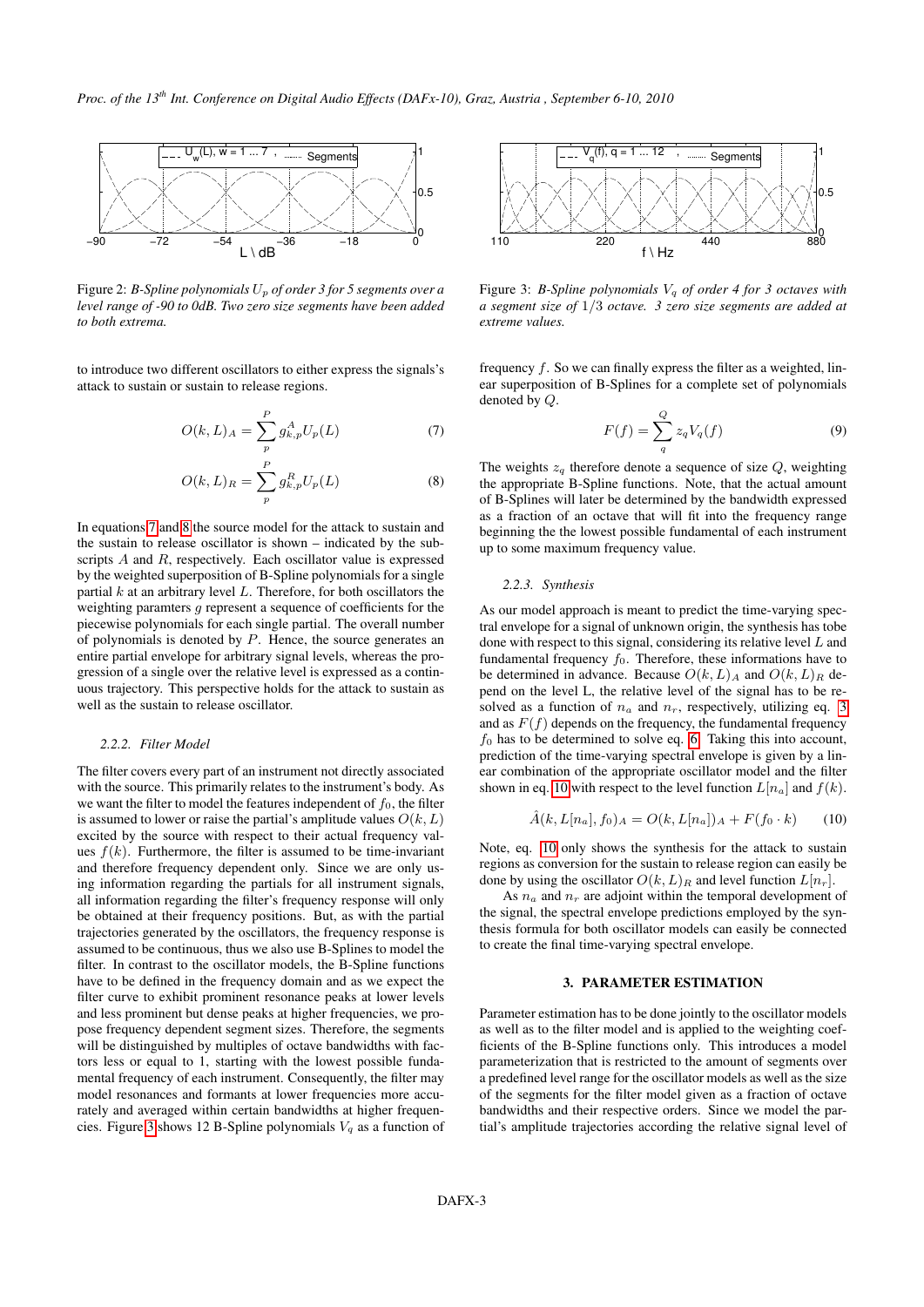the signal, it is obvious to determine  $U_p(L[n_a])$  and  $U_p(L[n_r])$  as well as  $V_q(f(k))$  in advance, because while parameter estimation, these three functions will remain constant for each single training sample and can further be regarded as a projection of the training samples from input space to model space. For convenience and better readability, we introduce a matrix/vector notation, shown in table [1.](#page-3-0) The parameters to estimate are shown at the top, while

<span id="page-3-0"></span>

| $G_A$                  | $[K \times P]$   |                             | $g^A_{k,p}$            |
|------------------------|------------------|-----------------------------|------------------------|
| $\mathbf{G}_R$         | $[K \times P]$   | $\ddot{\phantom{a}}$        | $g_{k,p}^R$            |
| $\mathbf{z}_A$         | $[Q \times N_A]$ | ÷                           | $z_q$                  |
| $\mathbf{z}_R$         | $[Q \times N_R]$ | ÷                           | $z_q$                  |
| $\mathbf{U}_A$         | $ P \times N_A $ | $\ddot{\phantom{0}}$        | $U_p(L[n_a])$          |
| $\mathbf{U}_R$         | $[P \times N_R]$ | $\ddot{\cdot}$              | $U_p(L[n_r])$          |
| $A_A$                  | $[K \times N_A]$ | ÷                           | $A(k,n_a)$             |
| ${\bf A}_R$            | $[K \times N_R]$ | $\ddot{\phantom{a}}$        | $A(k,n_r)$             |
| V                      | $[Q \times K]$   | ÷                           | $V_q(f(k))$            |
| $\mathbf{\hat{A}}_A$   | $[K \times N_A]$ | $\mathcal{L} = \mathcal{L}$ | $\hat{A}(k,n_a,f_0)_A$ |
| $\mathbf{\hat{A}}_{R}$ | $[K \times N_R]$ | $\ddot{\phantom{0}}$        | $\hat{A}(k,n_r,f_0)_R$ |

Table 1: *Matrix/Vector notation conventions*

all data dependent variables are shown at the middle and the two predicted spectral envelopes are shown at the bottom. Note, as we assume the partial's frequencies to be constant over time frames  $n$ , the matrices  $z_A$  and  $z_R$  will also be invariant over  $N_A$  and  $N_R$ .

Since we make use of a gradient decent method to estimate the model parameters, we need to define a cost function and its gradients. In this method, the parameters  $G_A$ ,  $G_R$  and z will adapt iteratively according to their negative gradient of the cost function until the gradient function converges. Finally, after the cost function has converged, the fixed set of model parameters is called a prototype for the instrument, which has been used for estimation.

### 3.1. Cost Function

For estimation of the model parameters we introduce a squared cost function. As shown in eq. [11,](#page-3-1) the Forbenius norm is used to indicate that we are taking the entrywise squared values of all values within the matrix and average over all partials  $k$  and time frames  $n$  to resolve the equation to a scalar value. Finally, both costs for the attack to sustain and sustain to release are averaged.

$$
c = \frac{1}{2K} \left( \frac{1}{2N_A} \left| \left| \left( \mathbf{G}_A \mathbf{U}_A + \mathbf{V}^T \mathbf{z}_A \right) - \mathbf{A}_A \right| \right|_2^2 + \frac{1}{2N_R} \left| \left| \left( \mathbf{G}_R \mathbf{U}_R + \mathbf{V}^T \mathbf{z}_R \right) - \mathbf{A}_R \right| \right|_2^2 \right)
$$
(11)

Since this equation gives the cost for a single training sample, we average over all sample cost to measure the cost for the complete training database.

### 3.2. Gradient Functions

To get the gradients, the first derivative of the cost function with respect to the parameters has to be solved. This can be done by applying the chain rule once.

$$
\frac{\partial c}{\partial \mathbf{G}_A} = \frac{1}{N_A} \big( (\mathbf{G}_A \mathbf{U}_A + \mathbf{V}^T \mathbf{z}) - \mathbf{A}_A \big) \mathbf{U}_A^T \qquad (12)
$$

$$
\frac{\partial c}{\partial \mathbf{G}_R} = \frac{1}{N_R} \big( (\mathbf{G}_R \mathbf{U}_R + \mathbf{V}^T \mathbf{z}) - \mathbf{A}_R \big) \mathbf{U}_R^T \qquad (13)
$$

Note, as we want to get the gradients for all K sequences of B-Spline coefficients for the oscillator models, neither averaging over  $k$  nor averaging over the oscillator models has to be done. For the filter coefficients, on the other hand, averaging over both oscillators remains necessary as well as averaging over all time frames, deploying its time invariance. Therefore, only a single gradient vector z of size Q has to be resolved.

$$
\frac{\partial c}{\partial \mathbf{z}} = \frac{1}{2K} \left( \mathbf{V} \frac{1}{N_A} \sum_{n_a}^{N_A} \left( (\mathbf{G}_A \mathbf{U}_A + \mathbf{V}^T \mathbf{z}_A) - \mathbf{A}_A \right) + \mathbf{V} \frac{1}{N_R} \sum_{n_r}^{N_R} \left( (\mathbf{G}_R \mathbf{U}_R + \mathbf{V}^T \mathbf{z}_R) - \mathbf{A}_R \right) \right)
$$
(14)

### 4. MODEL VARIANCE

To estimate the model's prediction accuracy, we employ a statistical model shown in eq. [15,](#page-3-2) proposing the true spectral envelope A being determined by our predicted envelope  $\hat{A}$  and some additive noise  $R$ . The noise is assumed to be drawn from a gaussian distribution and independent of  $L$  and  $f_0$ .

<span id="page-3-2"></span>
$$
A[k,n] = \hat{A}(k, L[n], f_0) + R[k,n]
$$
\n(15)

Therefore, by turning our regression model into a statistical, its variance is determined by the variance of the additive noise. Additionally, this variance may also be interpreted as the mean square error or our estimator  $\hat{A}$ . In contrast to all previous considerations, we will estimate the model's variance using linear amplitude values, indicated by their respective lower case letters. Eq. [16](#page-3-3) shows how to estimate the variance, whereas the level contour  $L[n]$  and fundamental frequency  $f_0$  of the data sample  $a[k, n]$  has been used to predict the spectral envelope  $\hat{a}(k, L[n], f_0)$ .

<span id="page-3-3"></span>
$$
\sigma^2 = \frac{1}{KN} ||a[k, n] - \hat{a}[k, L[n], f_0] ||
$$
\n(16)

We take the expectation of all variance values of a complete test database, which gives us a single scalar value to quantify the model's prediction accuracy and finally transform it to decibel scale.

#### 5. RESULTS

<span id="page-3-1"></span>We evaluated our approach using 7 instruments taken from the RWC musical instrument database [\[7\]](#page-5-6). This database contains three variants for each single instrument, each played by a different instrumentalist and various dynamic styles, giving us the possibility to achieve a high degree of generalization for the expected spectral envelope. Various model parameterizations regarding the definition of the B-Splines for the oscillator models as well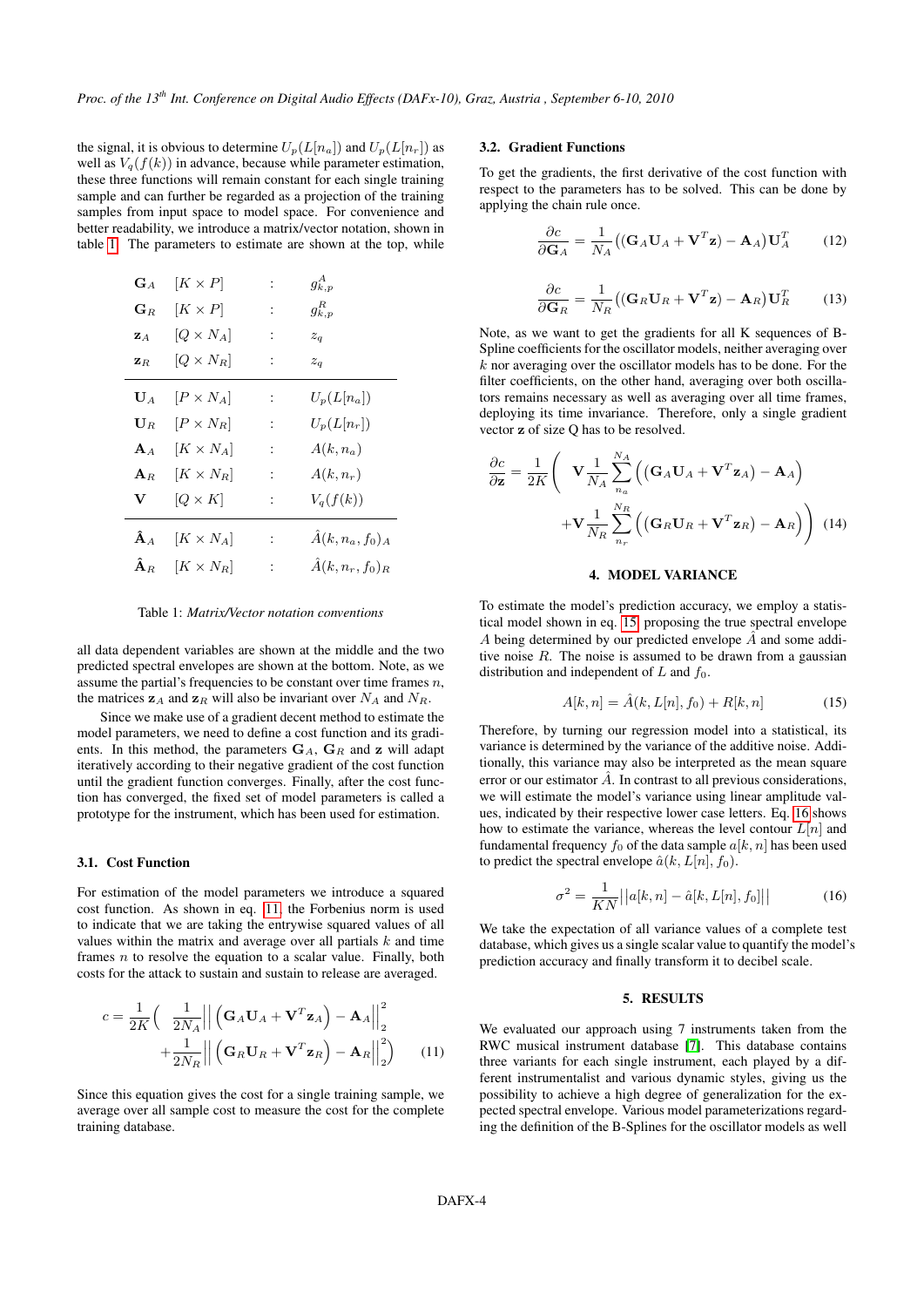as the filter model have been applied and for each a 10-fold crossvalidation method has been used. Since online estimation has been shown to perform up to 5 times faster than its offline counterpart, by means of the number of iterations needed for convergence of the cost function, it has been chosen to be the favorable estimation method. Furthermore, the number of iterations being needed for convergence can significantly be reduced by incorporating a priori knowledge about the characteristics of the filter as well as the oscillators while initialization of the weighting coefficients. Nethertheless, even random initialization gives comparable results apart from the number of iterations needed. The results presented here are selected in terms of the minimum cross-validation error for all applied parameterizations.

For visualization of the prototypes we use the level sequence  $L^{sigma} = \{-30, -27.5, \ldots, -2.5, 0\}$  to generate the respective partial envelopes within our source models, whereas for the sustain to release oscillator model, the sequence is resolved in reversed order. Each single level value therefore reflects a partial envelope, indicated as a single dotted line within the oscillator models. In

<span id="page-4-0"></span>

Figure 4: Prototype of a clarinet using 5 B-Spline segments for the oscillators and a segment size of  $\frac{1}{24}$  octave for the B-Spline modeling of the filter. All B-Spline orders are set to 3.

figures [4,](#page-4-0) [5](#page-4-1) and [6](#page-4-2) prototypes for the clarinet, the grand piano as well as the violin are shown. At the top of each figure, the partial envelopes generated by the oscillators are shown for all values of  $L^{\sigma}$  with respect to the partial index k. Only the first 16 partials are presented as they carry most of the signals charcteristics. The filter is band limited to low frequencies by the lowest possible fundamental of each instrument and to high frequencies by half of the sampling rate. As can be seen in all three figures, various  $f_0$  independent resonances and formants have been estimated by the filter as well as  $f_0$  correlated features have been estimated by the oscillator models. Moreover, the time-varying spectral envelope has also been reflected by the varying partial envelopes of the oscillator models. The variance measures used to quantify the model's prediction performance is shown in table [2.](#page-4-3) As can be seen, the variance values are quite close to each other, beside the value for the grand piano's prototype which has an much lower value. All values indicate a low average variance for the additive noise introduced by our model and therefore spectral envelope predictions close actual measured ones. This can also bee seen in the synthesis examples. Fig. [7](#page-5-7) shows the measured partial amplitude trajectories  $A[k, n]$  for a clarinet playing an Bb4 on the

<span id="page-4-1"></span>

<span id="page-4-3"></span>Figure 5: Prototype of a grand piano using 5 B-Spline segments for the oscillators and a segment size of  $\frac{1}{24}$  octave for the B-Spline modeling of the filter. All B-Spline orders are set to 3.

| Instrument     |                      | $\sigma_{dB}^2$ |
|----------------|----------------------|-----------------|
| Trumpet        |                      | $-25.5$         |
| Alto Saxophone |                      | $-26.5$         |
| Clarinet       |                      | $-26$           |
| Oboe           |                      | $-24$           |
| Piano          |                      | $-34.5$         |
| Violin         | $\ddot{\phantom{0}}$ | $-26$           |
| Violin Cello   |                      | $-29$           |

Table 2: Variance values in dB for the selected 7 instrument prototypes

<span id="page-4-2"></span>

Figure 6: Prototype of a violin using 5 B-Spline segments for the oscillators and a segment size of  $\frac{1}{24}$  octave for the B-Spline modeling of the filter. All B-Spline orders are set to 3.